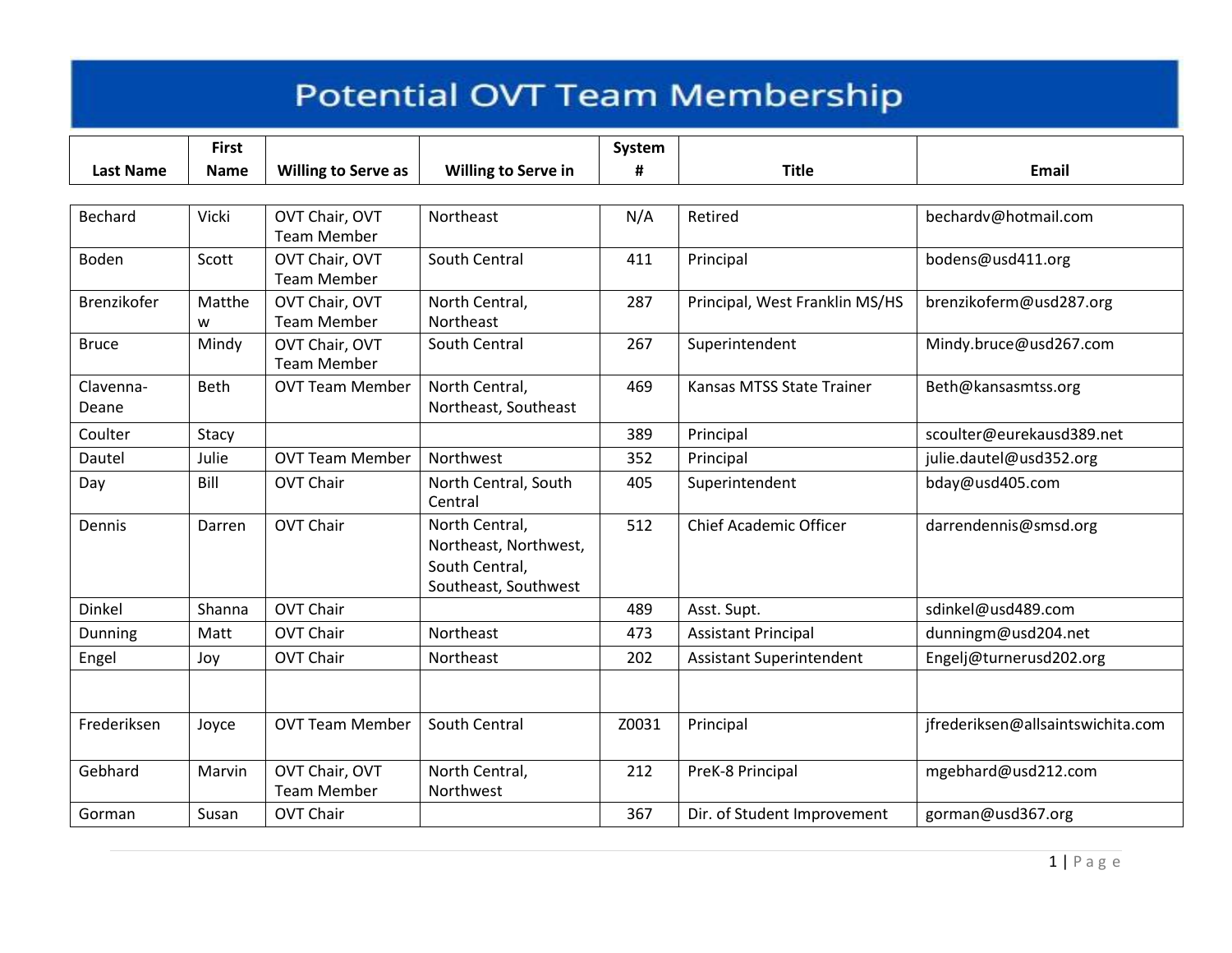|                  | <b>First</b> |                                      |                                                          | System |                                                                  |                          |
|------------------|--------------|--------------------------------------|----------------------------------------------------------|--------|------------------------------------------------------------------|--------------------------|
| <b>Last Name</b> | <b>Name</b>  | <b>Willing to Serve as</b>           | <b>Willing to Serve in</b>                               | #      | <b>Title</b>                                                     | Email                    |
|                  |              |                                      |                                                          |        |                                                                  |                          |
| Graber           | Myron        | <b>OVT Team Member</b>               | North Central,<br>Northeast                              | 497    | <b>High School Principal</b>                                     | mgraber@usd497.org       |
| Grant            | SuAnn        | OVT Chair, OVT<br><b>Team Member</b> | Northeast                                                | 207    | Deputy Superintendent                                            | sgrant@usd207.org        |
| Gritten          | Michael      | OVT Chair, OVT<br><b>Team Member</b> | North Central, South<br>Central                          | 426    | Principal                                                        | mgritten@pikevalley.com  |
| Hamlet           | Jennifer     | OVT Chair, OVT<br><b>Team Member</b> | Northeast                                                | 421    | PK-8 Principal                                                   | hamletj@usd421.org       |
| Hampton          | <b>Brock</b> | <b>OVT Chair</b>                     | North Central, South<br>Central                          | 284    | Banker                                                           | brockwhampton@gmail.com  |
| Harris           | Shelly       | <b>OVT Chair</b>                     | Southwest                                                | 611    | Director                                                         | Sharris@hpec611.net      |
| Hutley           | Jan          | OVT Chair, OVT<br><b>Team Member</b> | Northeast                                                | 329    | Principal                                                        | jhutley@usd329.com       |
| Jacobs           | Ben          | <b>OVT Chair</b>                     | South Central                                            | 355    | Superintendent                                                   | bjacobs@usd355.org       |
| Karjala          | Ryan         | OVT Chair, OVT<br><b>Team Member</b> | South Central                                            | 253    | Associate Executive Director of<br>Assessment and Accountability | ryan.karjala@usd253.net  |
| Kirkendall       | David        | <b>OVT Chair</b>                     | Northwest                                                | 326    | Principal                                                        | dkirkendall@logan326.net |
| McCracken        | Lindsay      | OVT Chair, OVT<br><b>Team Member</b> |                                                          | 204    | <b>Assistant Principal</b>                                       | mccrackenl@usd204.net    |
| Meditz           | Julie        | <b>OVT Chair</b>                     | Northeast                                                | 202    | <b>Special Services Coordinator</b>                              | meditzj@turnerusd202.org |
| Murphy           | Clay         | <b>OVT Chair</b>                     | South Central                                            | 356    | Supt                                                             | murphy@usd356.org        |
| <b>Norris</b>    | <b>Beth</b>  | <b>OVT Chair</b>                     | North Central,<br>Northwest                              | 110    | Principal                                                        | bnorris@usd110.net       |
| Oliver           | Rachel       | <b>OVT Chair</b>                     | South Central                                            | 255    | Elem Principal                                                   | rachelo@usd361.org       |
| Ortiz            | Susana       | <b>OVT Team Member</b>               | North Central,<br>Northeast, South<br>Central, Southeast | N/A    | Professor                                                        | sortiz6@emporia.edu      |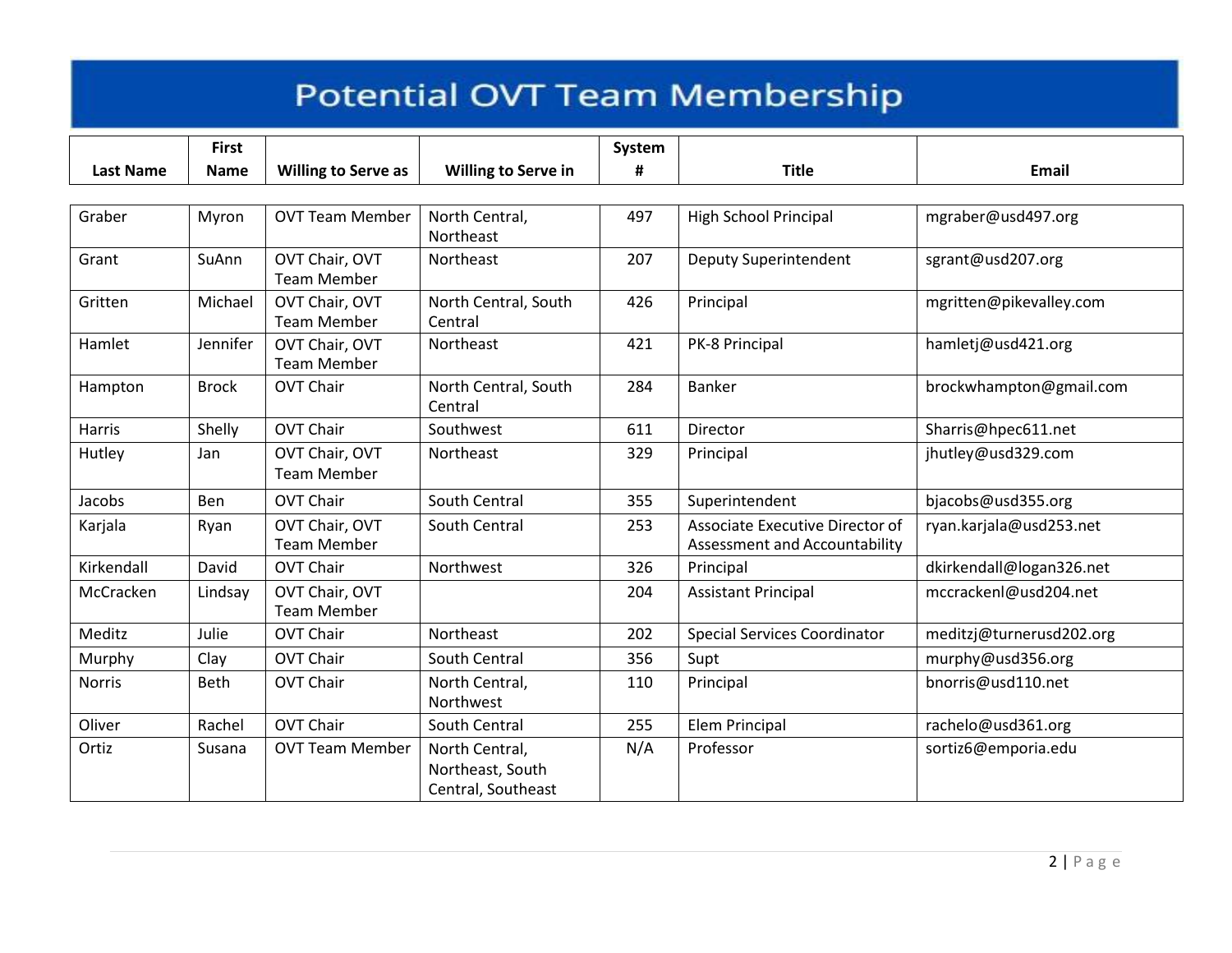|                  | <b>First</b> |                                      |                                                          | System |                                                                |                               |
|------------------|--------------|--------------------------------------|----------------------------------------------------------|--------|----------------------------------------------------------------|-------------------------------|
| <b>Last Name</b> | <b>Name</b>  | <b>Willing to Serve as</b>           | <b>Willing to Serve in</b>                               | #      | <b>Title</b>                                                   | <b>Email</b>                  |
|                  |              |                                      |                                                          |        |                                                                |                               |
| Perkins          | Roger        | OVT Chair, OVT<br><b>Team Member</b> | <b>North Central</b>                                     | 334    | Superintendent/Principal                                       | rperkins334@usd334.org        |
| Pfizenmaier      | Jaclyn       | OVT Chair, OVT<br><b>Team Member</b> | North Central,<br>Northeast                              | 379    | Director of Curriculum and<br>Instruction                      | jaclynpfizenmaier@usd379.org  |
| Plattner         | Sheryl       | OVT Chair, OVT<br><b>Team Member</b> | North Central,<br>Northeast, South<br>Central, Southeast | 113    | Teacher                                                        | Plattnsh@usd113.org           |
| Pond             | Angela       | <b>OVT Team Member</b>               | North Central, South<br>Central                          | 475    | Instructional coach                                            | angelapond@usd475.org         |
| Putnam           | Holly        | OVT Chair, OVT<br><b>Team Member</b> | South Central,<br>Southeast                              | 260    | Assistant Superintendent of<br>Curriculum and Instruction      | hputnam@usd260.com            |
| Reagan           | Jamie        | <b>OVT Team Member</b>               | Southeast                                                | 249    | Teacher                                                        | Jreagan@frontenac249.org      |
| Rector           | Shanna       | <b>OVT Team Member</b>               | North Central                                            | 305    | Deputy Superintendent                                          | shanna.rector@usd305.com      |
| Reichenberger    | Sara         | <b>OVT Team Member</b>               | Northeast                                                | 497    | Curriculum and Instructional<br>Coach                          | Sara.Reichenberger@usd497.org |
| Richardson       | Dayna        | <b>OVT Team Member</b>               | Northeast, South<br>Central                              | N/A    | <b>Executive Director</b>                                      | daynarichardson45@gmail.com   |
| Sample           | Joe          | OVT Chair, OVT<br><b>Team Member</b> | Northeast, Southeast                                     | 456    | Superintendent                                                 | jsample@usd456.org            |
| Schafer          | Sara         | <b>OVT Team Member</b>               | Northeast                                                | 501    | <b>Gifted facilitator</b>                                      | saralouiseschafer@gmail.com   |
| Simoneau         | Joan         | OVT Chair, OVT<br><b>Team Member</b> | South Central                                            | 369    | Superintendent                                                 |                               |
| Soellner         | Adelyn       | <b>OVT Team Member</b>               | South Central                                            | 262    | <b>Executive Director of Academic</b><br>Affairs               | adelyn.soellner@usd262.net    |
| Vignery          | Chris        | <b>OVT Team Member</b>               | <b>North Central</b>                                     | 239    | Superintendent                                                 | cvignery@usd239.org           |
| Waggoner         | Ruth         | OVT Chair, OVT<br><b>Team Member</b> | Northeast                                                | N/A    | Director of Clinical and Field<br>Based Experiences, Associate | rawaggoner@mnu.edu            |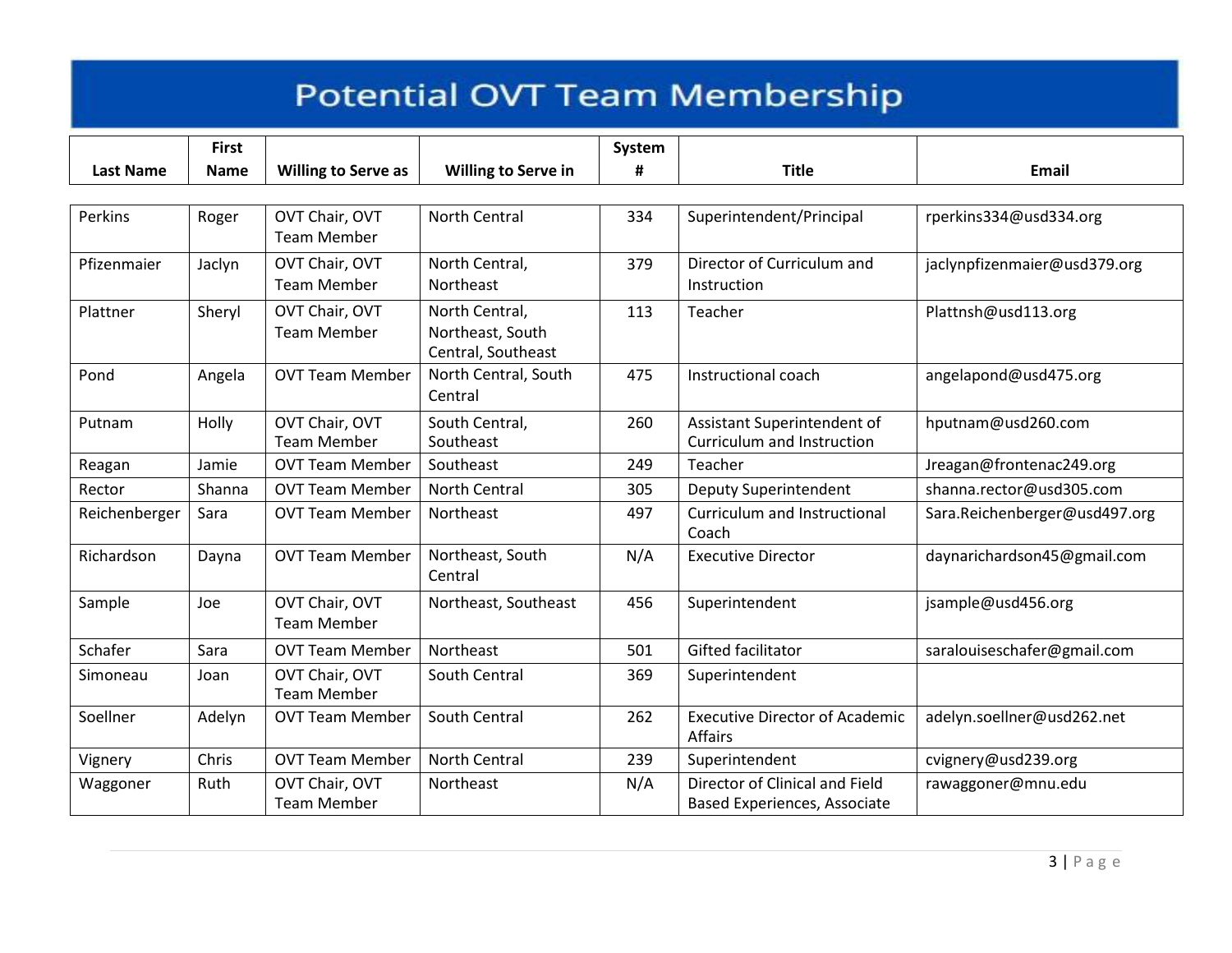| <b>Potential OVT Team Membership</b> |                             |                               |                                        |             |                                                     |                          |  |  |
|--------------------------------------|-----------------------------|-------------------------------|----------------------------------------|-------------|-----------------------------------------------------|--------------------------|--|--|
| Last Name                            | <b>First</b><br><b>Name</b> | <b>Willing to Serve as</b>    | <b>Willing to Serve in</b>             | System<br># | <b>Title</b>                                        | Email                    |  |  |
|                                      |                             |                               |                                        |             | Professor, MidAmerica<br><b>Nazarene University</b> |                          |  |  |
| Wells                                | Michelle                    | OVT Chair, OVT<br>Team Member | North Central,<br>Northwest, Southwest | 457         | Retired/Substitute Teacher                          | Miwells56@yahoo.com      |  |  |
| White                                | Rhonda                      | OVT Chair, OVT<br>Team Member | Southeast                              | 344         | Coordinator                                         | rwhite@sekconnection.com |  |  |
| Wilson                               | Cathi                       | <b>OVT Team Member</b>        | South Central                          | 358         | Superintendent                                      | Cathiwilson@usd358.com   |  |  |
| Ziegler                              | Christy                     | OVT Chair, OVT<br>Team Member | Northeast                              | 512         | Chief of Student Services, DEI                      | christyziegler@smsd.org  |  |  |

Created and posted 10/11/2021 EJK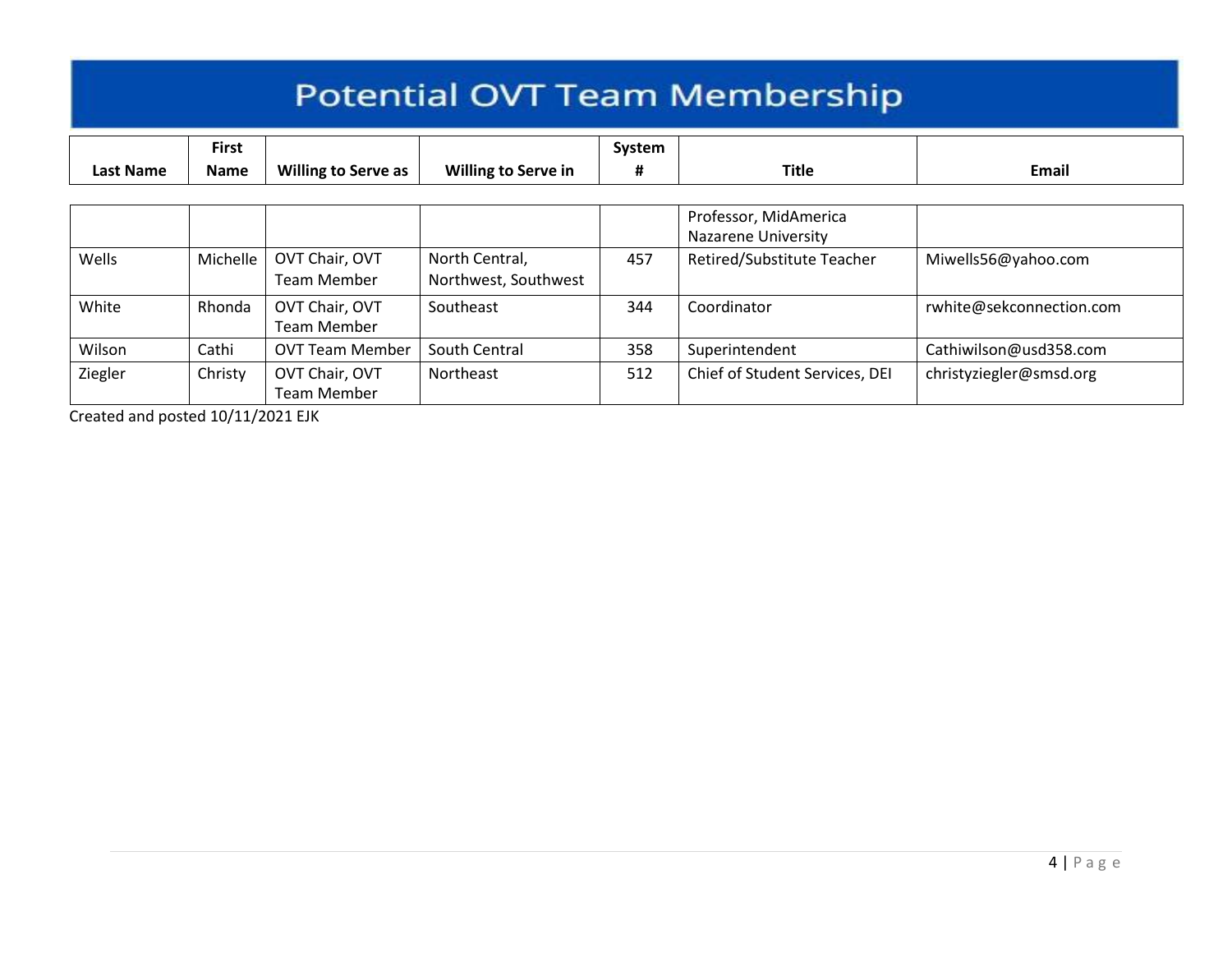These volunteers were trained to be OVT Members and Chairs after October 2021, when the above list was created.

| <b>Last Name</b> | <b>First Name</b> | <b>Email address</b>             | <b>District</b> | <b>Trained</b> |        |
|------------------|-------------------|----------------------------------|-----------------|----------------|--------|
| Adams            | Kellen            | adamsk@usd413.org                | 413             | Chair          |        |
| Angelos          | Shelly            | shelly.angelos@usd314.com        | 314             | Chair          |        |
| Argabright       | Michael           | margabright@usd252.org           | 252             | Chair          |        |
| Bagshaw          | Craig             | cbagshaw@usd505.org              | 505             | Chair          |        |
| <b>Baird</b>     | Tammy             | tbaird@usd386.net                | 386             | Chair          | Member |
| <b>Baker</b>     | Garold            | gbaker@usd458.org                | 458             | Chair          | Member |
| Barney           | Kim               | kimbarney@smsd.org               |                 | Chair          |        |
| <b>Batman</b>    | Kim               | kim@usd371.org                   | 371             | Chair          |        |
| Bodensteiner     | Ryan              | ryan.bodensteiner@lvpioneers.org |                 | Chair          |        |
| Bolz             | Nancy             | nancy.bolz@cognia.org            |                 | Chair          |        |
| Boothe           | Ben               | bootheb@usd231.com               | 231             | Chair          |        |
| <b>Bruner</b>    | Genea             | gbruner@usd346.org               | 346             | Chair          |        |
| Brungardt        | Daniel            | brungardtd@usd204.net            | 204             | Chair          |        |
| <b>Buntain</b>   | Renee             | reneebuntain@phtigers.net        |                 | Chair          |        |
| <b>Burrows</b>   | Karen             | kburrows@usd507.org              | 507             | Chair          | Member |
| <b>Burton</b>    | Corey             | cburton@usd388.com               | 388             |                | Member |
| Cardon           | Benjamin          | bcardon@kssdb.org                |                 | Chair          |        |
| Clark            | Greg              | gclark@usd112.org                | 112             | Chair          |        |
| Couch            | Michael           | mcouch@usd364.org                | 364             | Chair          |        |
| Coulter          | Stacy             | scoulter@eurekausd389.net        | 389             | Chair          | Member |
| Craig-Hare       | Jana              | jhare@usd348.com                 | 348             | Chair          |        |
| Cunningham       | Ryan              | rcunningham@usd254.org           | 254             | Chair          |        |
| Dickman          | Judy              | dickmanj@usd430.org              | 430             | Chair          |        |
| Dinkel           | Shanna            | sdinkel@usd489.com               | 489             | Chair          |        |
| Dunning          | Matt              | dunningm@usd204.net              | 204             | Chair          |        |
| Edmundson        | Sherri            | edmundsons@cheylin.com           |                 |                | Member |
| Engel            | Joy               | Engelj@turnerusd202.org          | 202             | Chair          |        |
| Erickson         | Juanita           | jerickson@usd461.org             | 461             | Chair          |        |
| <b>Fellers</b>   | Tammy             | tammyfellers@essdack.org         |                 | Chair          |        |
| Fierstein        | Marcy             | marcyf@hpec611.net               | 611             | Chair          |        |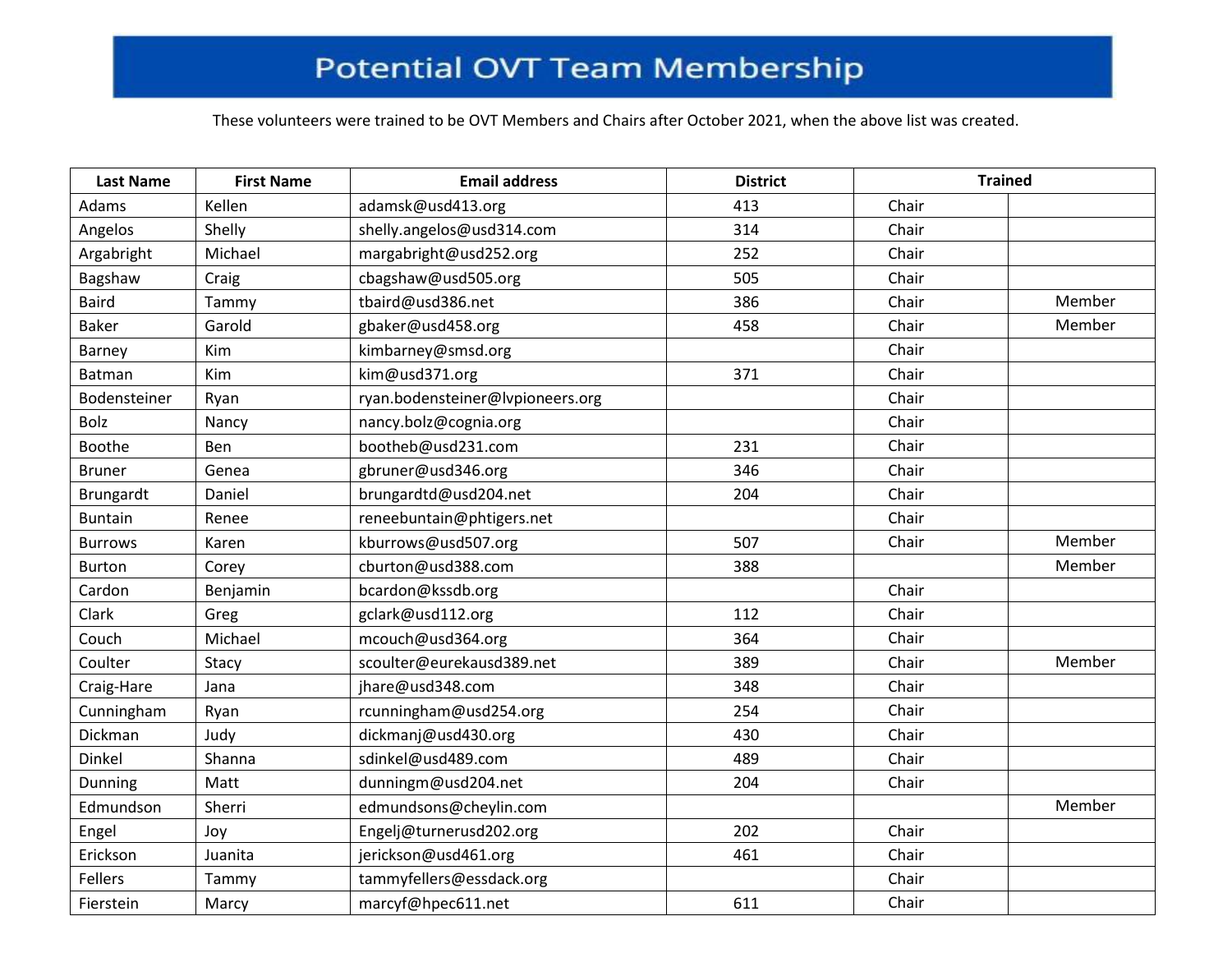These volunteers were trained to be OVT Members and Chairs after October 2021, when the above list was created.

| Fleener   | Amanda        | fleenera@usd459.org                      | 459 | Chair | Member |
|-----------|---------------|------------------------------------------|-----|-------|--------|
| Francis   | Holly         | hfrancis@usd402.com                      | 402 | Chair |        |
| Gaddis    | Andrew        | mcmillan.mandi@usd377.org                | 377 | Chair |        |
| Gatz      | Jennifer      | gatzj@usd113.org                         | 113 | Chair |        |
| Graham    | Patrick       | pgraham@usd434.us                        | 434 |       | Member |
| Grinstead | Glenna        | grinsteadg@usd284.org                    | 284 | Chair |        |
| Gritten   | Michael       | mgritten@pikevalley.com                  |     | Chair | Member |
| Hamlet    | Jennifer      | hamletj@usd421.org                       | 421 | Chair |        |
| Hammer    | David         | david_hammer@usd465.com                  | 465 | Chair |        |
| Hampton   | <b>Brock</b>  | brockwhampton@gmail.com                  |     | Chair |        |
| Harris    | Shelly        | sharris@hpec611.net                      | 611 | Chair |        |
| Hatfield  | Adam          | ahatfield@usd353.com                     | 353 | Chair |        |
| Helm      | <b>Travis</b> | travis.helm@kckps.org                    | 500 |       | Member |
| Hes       | Doug          | dhes@usd252.org                          | 252 | Chair |        |
| Hessong   | Ted           | ted.hessong@usd234.org                   |     | Chair |        |
| Hoffman   | Kelli         | khoffman@tps501.org                      | 501 |       | Member |
| Hough     | Paula         | paulah@usd383.org                        | 383 | Chair | Member |
| Hudson    | Joel          | jthudson@yahoo.com                       |     | Chair |        |
| Hutton    | Troy          | thutton@usd420.org                       | 420 | Chair |        |
| Irwin     | Pam           | pirwin@usd240.org                        | 240 | Chair |        |
| Johnson   | Jason         | jjohnson6@gckschools.com                 |     | Chair |        |
| Johnson   | Nicole        | njohnson@tps501.org                      | 501 | Chair |        |
| Johnston  | Amy           | ajohnston@mv330.org                      | 330 |       | Member |
| Jones     | Andrea        | ajones@usd452.org                        | 452 | Chair |        |
| Karjala   | Ryan          | ryan.karjala@usd253.net                  | 253 | Chair |        |
| Kemble    | Jerri         | jkemble@classlink.com                    |     | Chair |        |
| Kiblinger | Shelly        | shellykiblinger@strategicenvisioning.com |     | Chair |        |
| Knedler   | Tami          | knedler.tami@usd443.org                  | 443 | Chair | Member |
| Kramer    | Rebecca       | rkramer@usd345.com                       | 345 |       | Member |
| Langdon   | Troy          | tlangdon@usd392.com                      | 392 | Chair | Member |
| Leggett   | <b>Brandi</b> | bsleggett@olatheschools.org              |     |       | Member |
| Littrell  | Lindsay       | llittrell@usd462.org                     | 462 | Chair |        |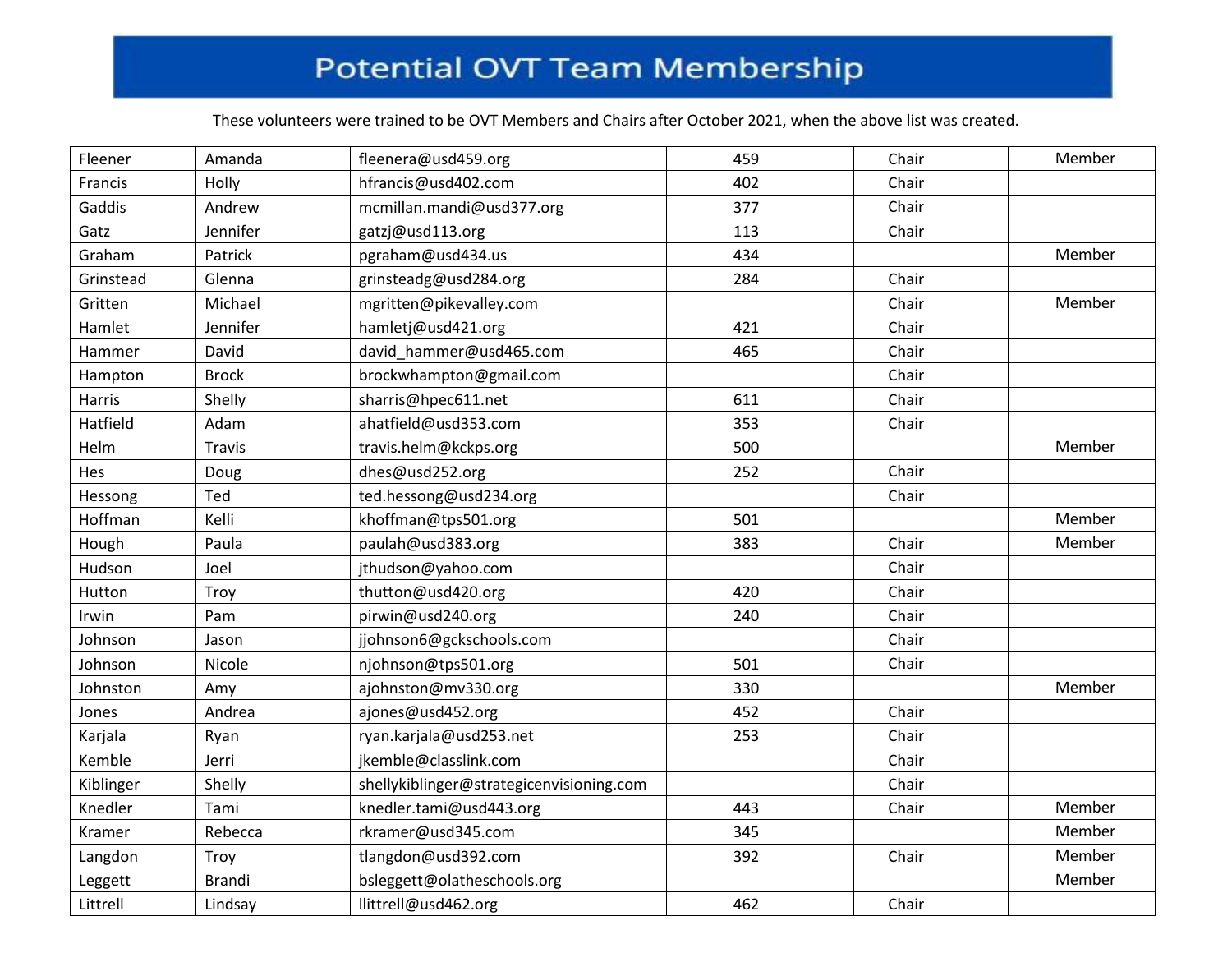These volunteers were trained to be OVT Members and Chairs after October 2021, when the above list was created.

| Losey        | Bill       | bill.losey@usd210.org             | 210 | Chair |        |
|--------------|------------|-----------------------------------|-----|-------|--------|
| Lyder        | Larry      | llyder@usd109.org                 | 109 | Chair |        |
| Marshall     | Craig      | cmarshall@usd244ks.org            | 244 | Chair |        |
| Maxwell      | Lori       | lori.maxwell@leoti.org            |     | Chair | Member |
| McClaran     | Rachel     | rachel.mcclaran@usd262.net        | 262 |       | Member |
| McMillan     | Mandi      | mcmillan.mandi@usd377.org         | 377 | Chair |        |
| McMillin     | Alexis     | alexis.mcmillin@cvilleschools.com |     | Chair |        |
| McNemar      | Stephanie  | smcnemar@colbyeagles.org          |     | Chair |        |
| Meditz       | Julie      | meditzj@turnerusd202.org          | 202 | Chair |        |
| Miller       | Amber      | amber.miller@swplains.org         |     | Chair |        |
| Miller       | Mylo       | mylom@southbarber.com             |     | Chair |        |
| Moeder       | Jim        | jmoeder@tregoeagles.com           |     | Chair |        |
| Moore        | Bert       | bmoore@ksde.org                   |     | Chair |        |
| Morrow       | Dave       | dmorrow@usd297.org                | 297 | Chair |        |
| Muprhy       | Jeanine    | jmurphy@easton449.org             | 449 | Chair |        |
| Nicholson    | Cherie     | cnicholson@usd225.org             | 225 | Chair |        |
| Nordby       | Steve      | snordby@gckschools.com            |     | Chair |        |
| Oliver       | Erin       | eoliver@usd378.org                | 378 | Chair |        |
| Penka        | Mark       | mpenka@usd297.org                 | 297 | Chair |        |
| Pontious     | Barney     | bpontious@usd101.com              | 101 |       | Member |
| Proctor      | Ben        | ben.proctor@usd460.org            | 460 | Chair |        |
| Reed         | Stacy      | sreed@usd244ks.org                | 244 |       | Member |
| Richardson   | Dayna      | daynarichardson45@gmail.com       |     | Chair |        |
| <b>Ricks</b> | Amy        | aricks@gckschools.com             |     |       | Member |
| Rierson      | Cody       | riersonc@usd423.org               | 423 |       | Member |
| Robertson    | Kathy      | KAROBERTSON@ELDORADOSCHOOLS.ORG   |     | Chair |        |
| Robinson     | Casey      | crobinson@hoxie.org               |     | Chair |        |
| Root         | Antoinette | aroot@usd398.com                  | 398 | Chair | Member |
| Sample       | Joe        | jsample@usd456.org                | 456 | Chair |        |
| Sells        | Jeff       | jsells@usd394.com                 | 394 |       | Member |
| Short        | Sandy      | sshort@g.emporia.edu              |     | Chair |        |
| Smith        | Darla      | dsmith@smokyhill.org              |     | Chair |        |